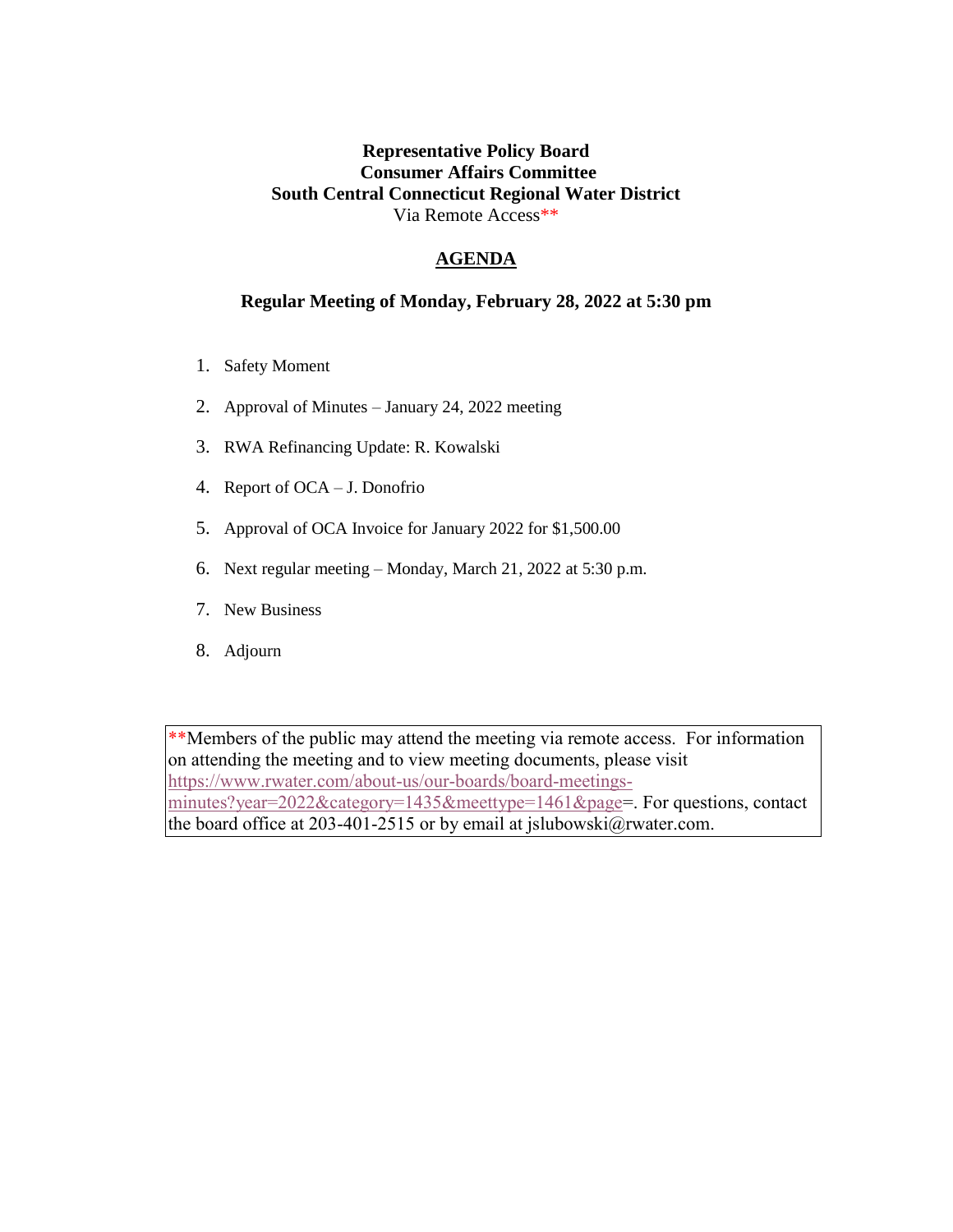#### **Topic: RPB Consumer Affairs Committee Meeting**

Time: Feb 28, 2022 05:30 PM Eastern Time (US and Canada)

Join Meeting *(via conference call)*

Dial by your location +1 312 626 6799 US (Chicago) +1 646 876 9923 US (New York) +1 301 715 8592 US (Washington DC) +1 408 638 0968 US (San Jose) +1 669 900 6833 US (San Jose) +1 253 215 8782 US (Tacoma) +1 346 248 7799 US (Houston) Meeting ID: 895 1848 0022 Passcode: 439214

For questions, contact the board office at 203-401-2515 or by email at jslubowski@rwater.com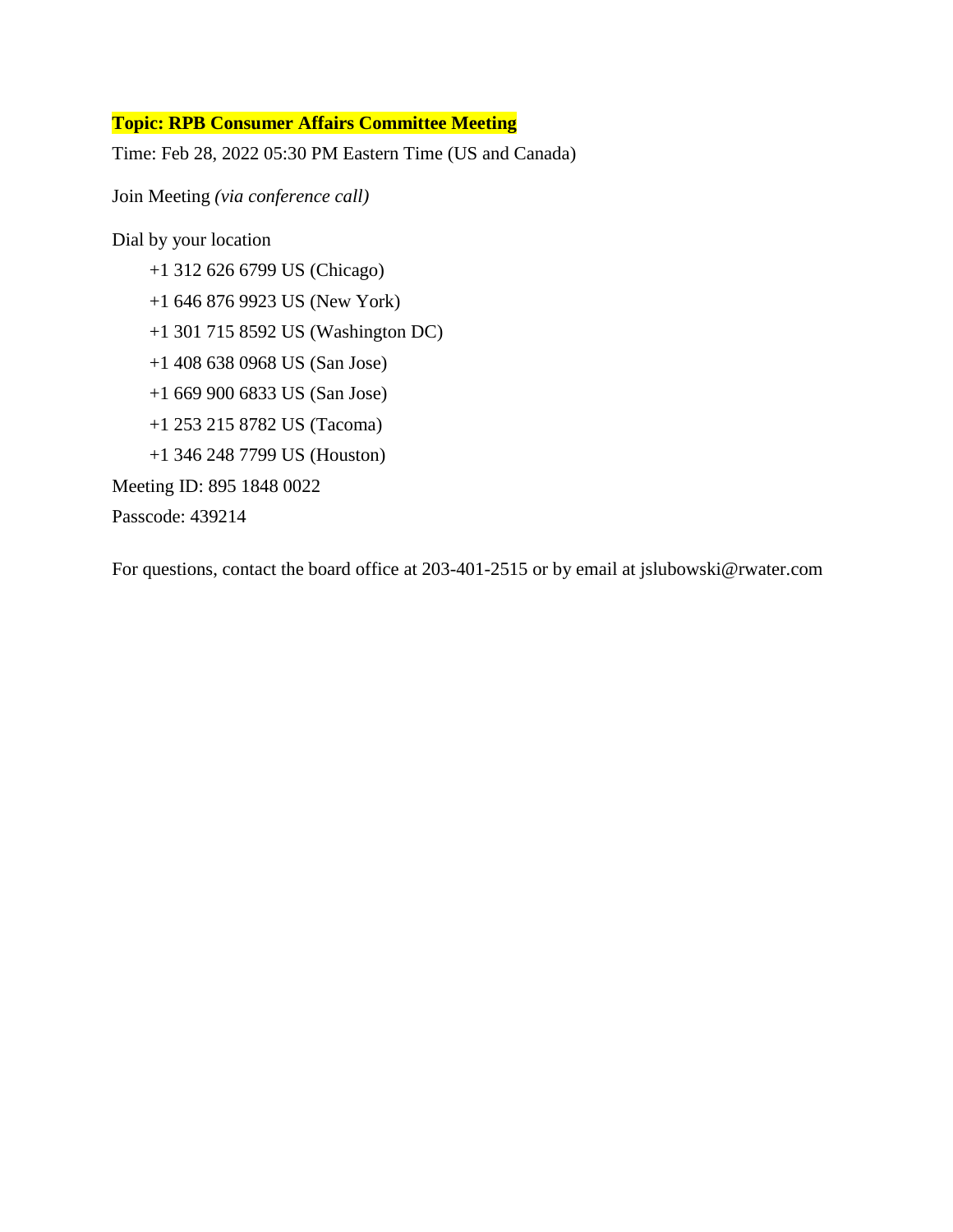# **SAFETY MOMENT**

## **FEBRUARY – AMERICAN HEART MONTH**

Did you know that cardiovascular diseases claim more lives each year than all forms of cancer and chronic lower respiratory disease combined?

As of 2018, 30.3 million adults in the United States were diagnosed with cardiovascular disease.

Approximately every 40 seconds, someone will have a heart attack or stroke.



**Regional Water Authority** 

### **Heart disease, stroke and cardiovascular disease risk factors**:

| <b>Smoking</b>         | Tobacco was one of the top 3 leading risk factors     |
|------------------------|-------------------------------------------------------|
| <b>Physical</b>        | In 2016, 26.9% of adults did not engage in physical   |
| <b>Inactivity</b>      | activity                                              |
| <b>Poor Nutrition</b>  | Small improvements in nutrition from 2003-2012        |
| <b>Overweight/Obes</b> | Between 1980 and 2018 increased from 28.8% to         |
|                        | 36.9%                                                 |
| <b>Cholesterol</b>     | 2013-2016 adults had high levels of bad cholesterol - |
|                        | 30.3%                                                 |
| <b>Diabetes</b>        | 2013-2016 9.8% of adults were diagnosed with          |
|                        | diabetes                                              |
| <b>High Blood</b>      | 2013-2016, 46% of adults had hypertension             |
| <b>Pressure</b>        |                                                       |



### Service - Teamwork - Accountability - Respect - Safety

**Safety is a core company value at the Regional Water Authority . It is our goal to reduce workplace injuries to zero.** 

ional **Water** Authority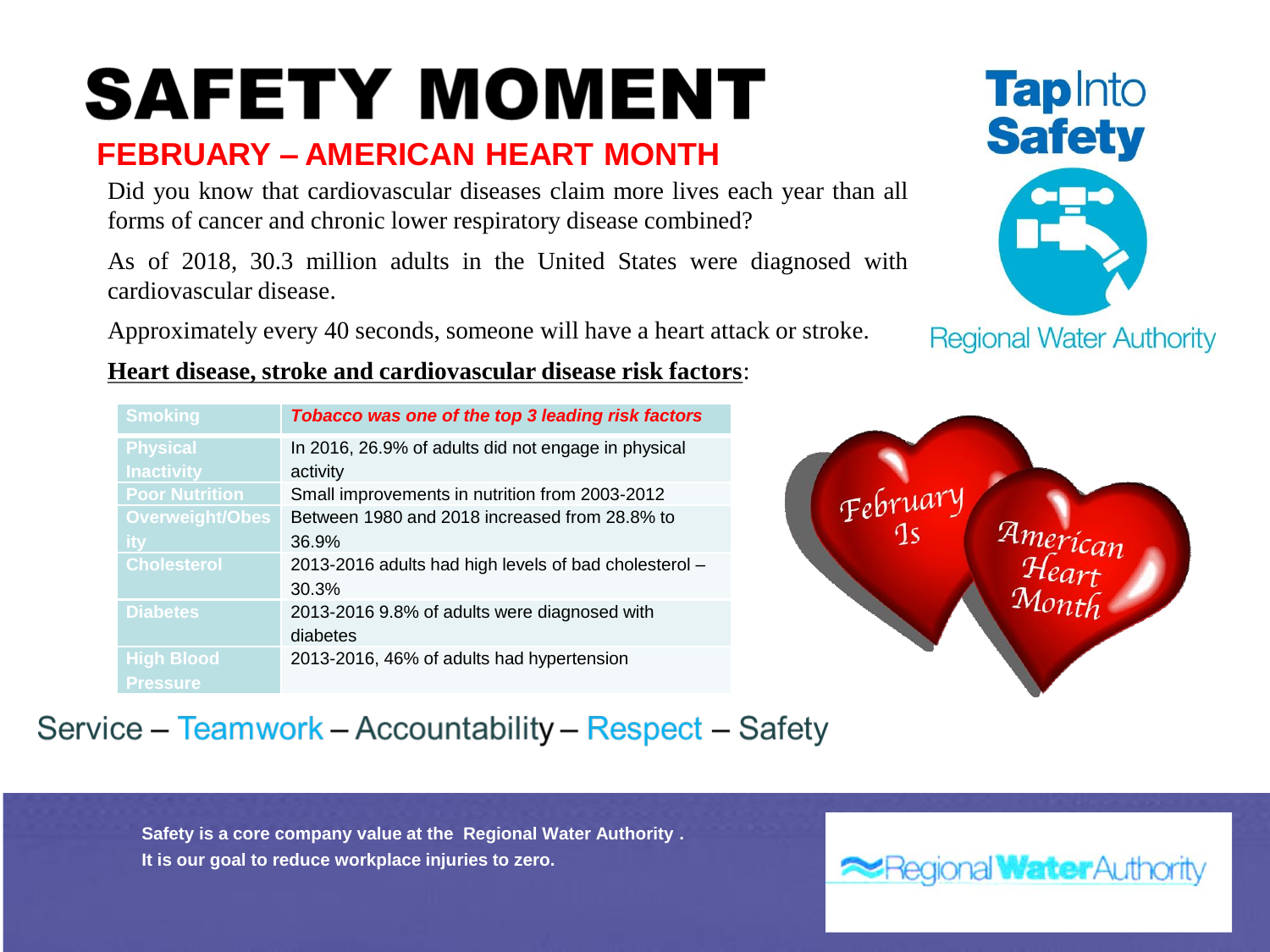# **Refinancing Update**

# **Representative Policy Board Consumer Affairs Committee**

February 28, 2022

 $\circ$ 



1